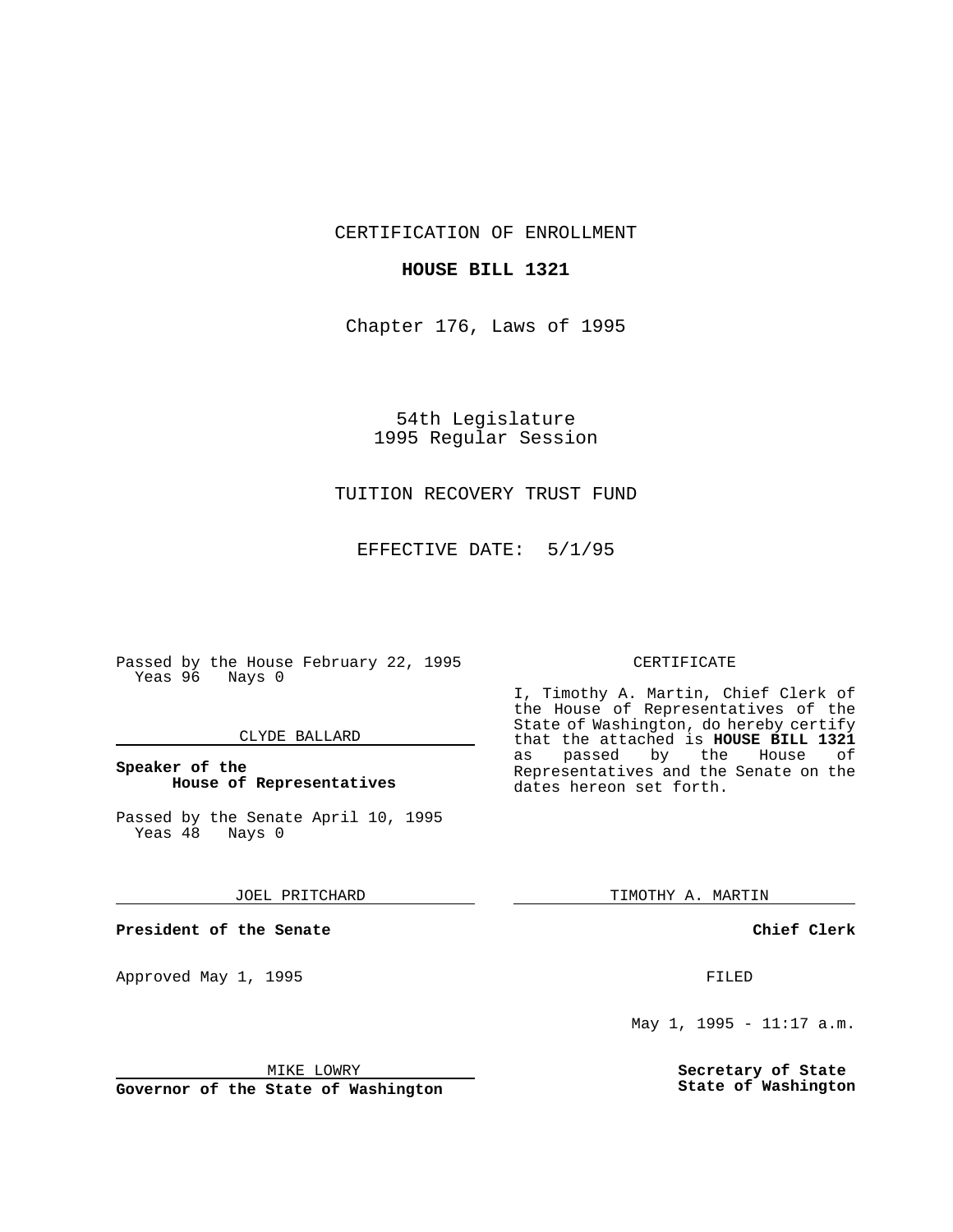# **HOUSE BILL 1321** \_\_\_\_\_\_\_\_\_\_\_\_\_\_\_\_\_\_\_\_\_\_\_\_\_\_\_\_\_\_\_\_\_\_\_\_\_\_\_\_\_\_\_\_\_\_\_

\_\_\_\_\_\_\_\_\_\_\_\_\_\_\_\_\_\_\_\_\_\_\_\_\_\_\_\_\_\_\_\_\_\_\_\_\_\_\_\_\_\_\_\_\_\_\_

Passed Legislature - 1995 Regular Session

#### **State of Washington 54th Legislature 1995 Regular Session**

**By** Representatives Mulliken, Mason, Goldsmith and Carlson; by request of Higher Education Coordinating Board

Read first time 01/20/95. Referred to Committee on Higher Education.

 AN ACT Relating to the tuition recovery trust fund; amending RCW 28B.85.200 and 28B.85.210; and declaring an emergency.

BE IT ENACTED BY THE LEGISLATURE OF THE STATE OF WASHINGTON:

 **Sec. 1.** RCW 28B.85.200 and 1994 c 38 s 3 are each amended to read as follows:

 The board shall deposit all moneys received under RCW 28B.85.210 into a separate account in the tuition recovery trust fund established 8 under RCW ((43.84.092)) 28C.10.082. Moneys deposited in the fund by the board shall be spent only for the purposes under RCW 28B.85.210. Claims against the fund made by students in degree programs shall be limited to the assets in the board's separate account in the tuition recovery trust fund. Claims against the fund made by students in nondegree programs shall be limited to assets deposited by the work force training and education coordinating board in the tuition recovery trust fund. Disbursements from its account in the fund shall be made on authorization of the board.

 **Sec. 2.** RCW 28B.85.210 and 1994 c 38 s 4 are each amended to read as follows: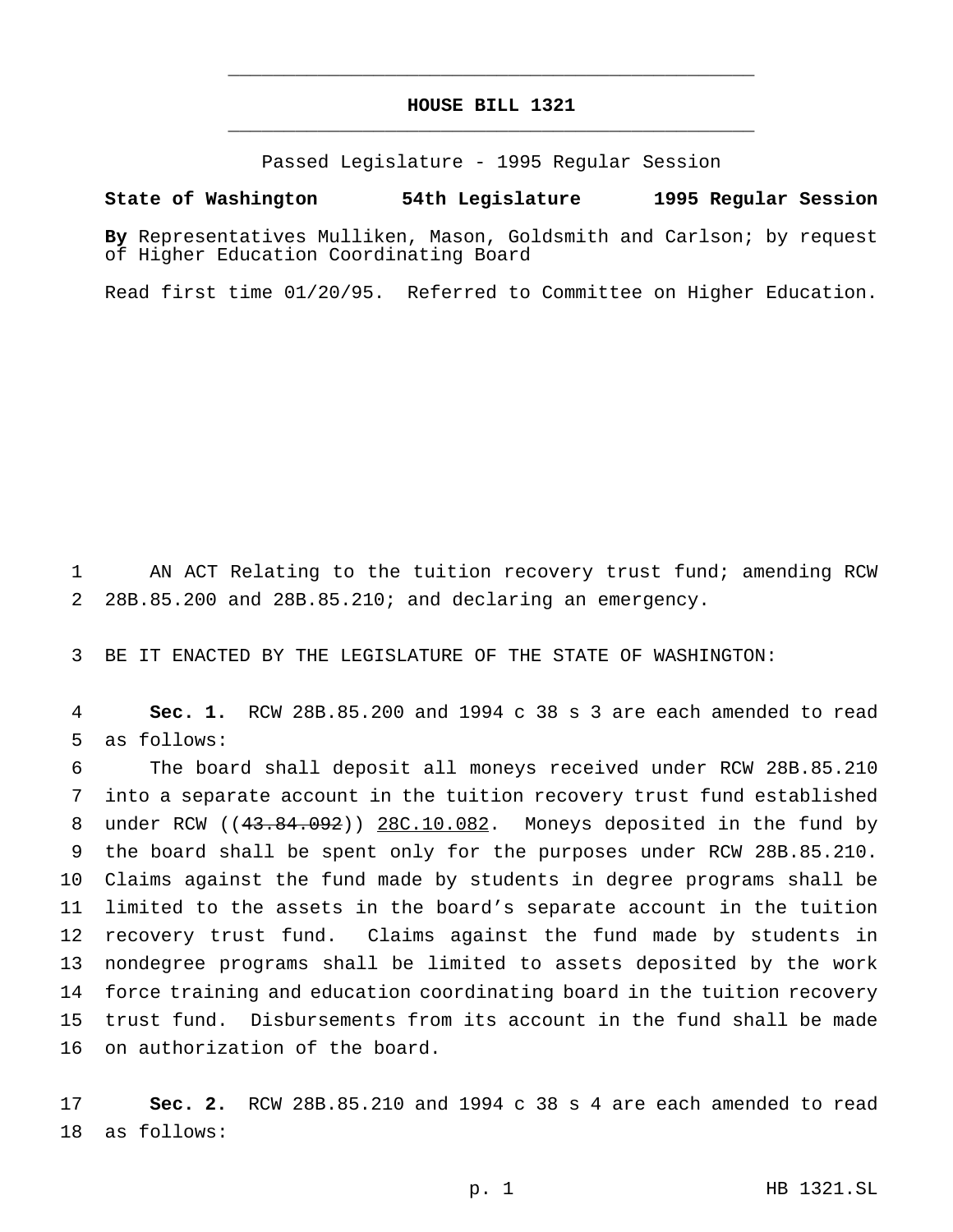(1) The board shall maintain and administer a separate account for degree-granting private vocational schools in the tuition recovery 3 trust fund established under RCW ((43.84.092)) 28C.10.082. The board shall require any degree-granting private vocational school subject to this chapter to make cash deposits into the board's account in the tuition recovery trust fund in an amount determined by the board.

 (2) All funds collected for the board's account in the tuition recovery trust fund are payable to the state for the benefit and protection of any student or enrollee of a degree-granting private vocational school's degree programs authorized under this chapter, or in the case of a minor, his or her parent or guardian for purposes including but not limited to the settlement of claims related to school closures and complaints filed under RCW 28B.85.090(1). The board's account shall be liable for settlement of claims and costs of administration, but shall not be liable to pay out or recover penalties assessed under RCW 28B.85.100 or 28B.85.110. No liability accrues to the state of Washington from claims made against the fund.

 (3) The board shall establish by rule a minimum operating balance that is required to be on deposit in its account in the fund by a specified date and maintained thereafter. If disbursals reduce the account below the minimum amount, each participating degree-granting private vocational school shall be assessed a pro rata share of the deficiency created, based on the incremental scale of each school's liability specified in subsection (5) of this section. The board shall adopt by rule schedules of times and amounts for effecting payments of assessments.

 (4) To be and remain authorized under this chapter each degree- granting private vocational school shall, in addition to other requirements under this chapter, make cash deposits into the board's account in the tuition recovery trust fund as a means to assure payment of claims brought under this chapter.

 (5) The amount of liability that can be satisfied by this account on behalf of each individual degree-granting private vocational school authorized under this chapter shall be established by the board, based on an incremental scale that recognizes the average amount of unearned prepaid tuition paid for degree programs that is in possession of the degree-granting private vocational school.

 (6) The account's liability with respect to each participating degree-granting private vocational school commences on the date of its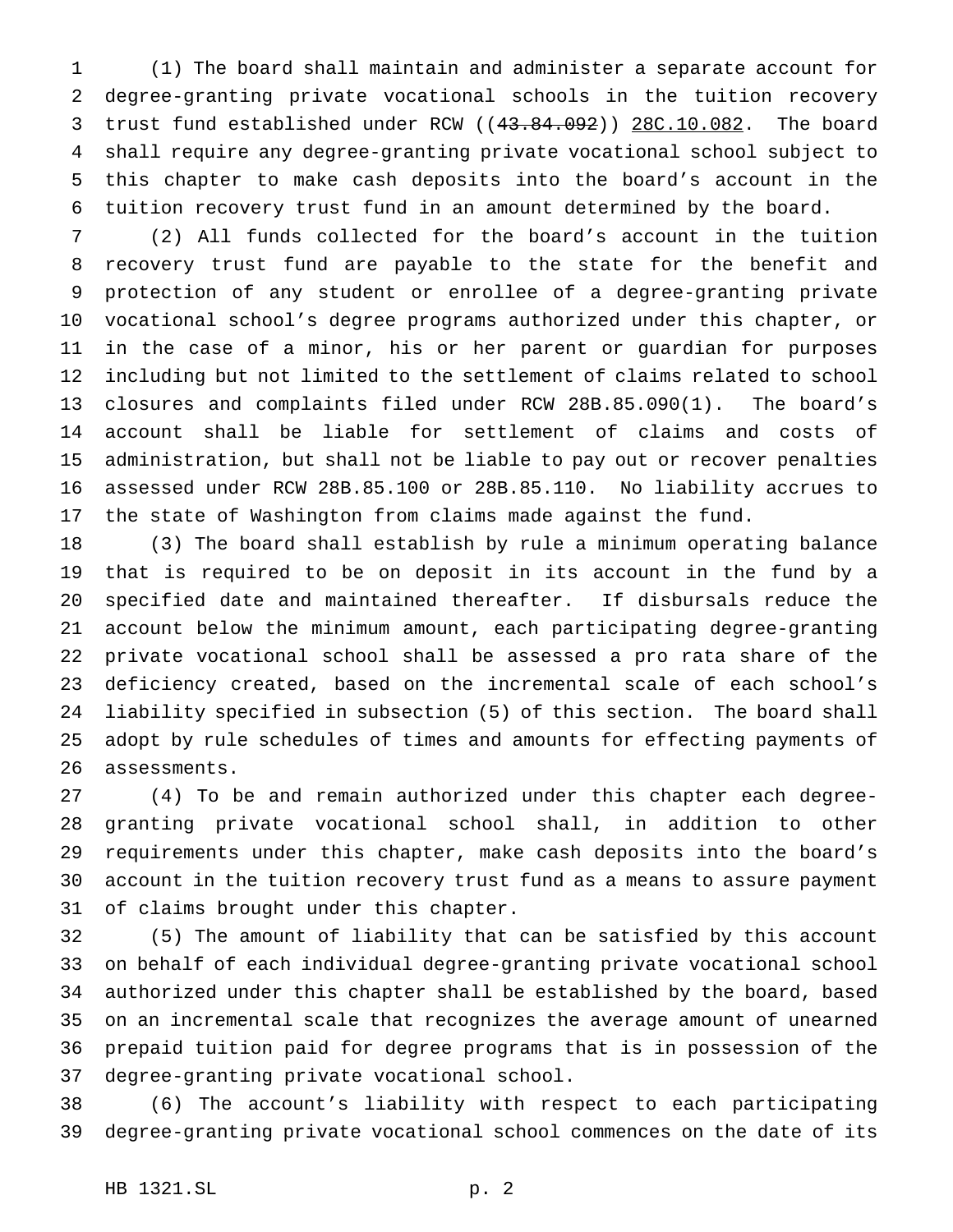initial deposit into the fund and ceases one year from the date it is no longer authorized under this chapter.

 (7) The board shall adopt by rule a matrix for calculating the deposits into the account required of each degree-granting private vocational school.

 (8) No vested right or interest in deposited funds is created or implied for the depositor, either at any time during the operation of the fund or at any such future time that the board's account in the fund may be dissolved. All funds deposited are payable to the state for the purposes described under this section. No deposits made into the fund by any degree-granting private vocational school are transferable. If the majority ownership interest in a school is conveyed through sale or other means to different ownership, all contributions made to the date of conveyance accrue to the fund. The new owner commences contributions under provisions applying to new applicants. The board shall maintain its account in the fund, serve appropriate notices to affected entities when scheduled deposits are due, collect deposits, and make disbursements to settle claims against its account.

 (9) To settle claims adjudicated under RCW 28B.85.090(1) and claims resulting when a degree-granting private vocational school ceases to provide educational services, the board may make disbursements from its account following the procedure in this subsection.

 (a) The board shall attempt to notify all potential claimants. The unavailability of records and other circumstances surrounding a school closure may make it impossible or unreasonable for the board to ascertain the names and locations of each potential claimant but the board shall make reasonable inquiries to secure that information from all likely sources. The board shall then proceed to settle the claims on the basis of information in its possession. The board is not responsible or liable for claims or for handling claims that may subsequently appear or be discovered.

 (b) Thirty days after identified potential claimants have been notified, if a claimant refuses or neglects to file a claim verification as requested in such notice, the board shall be relieved of further duty or action on behalf of the claimant under this chapter. (c) After verification and review, the board may disburse funds from its account in the tuition recovery trust fund to settle or compromise the claims. However, the liability of its account for